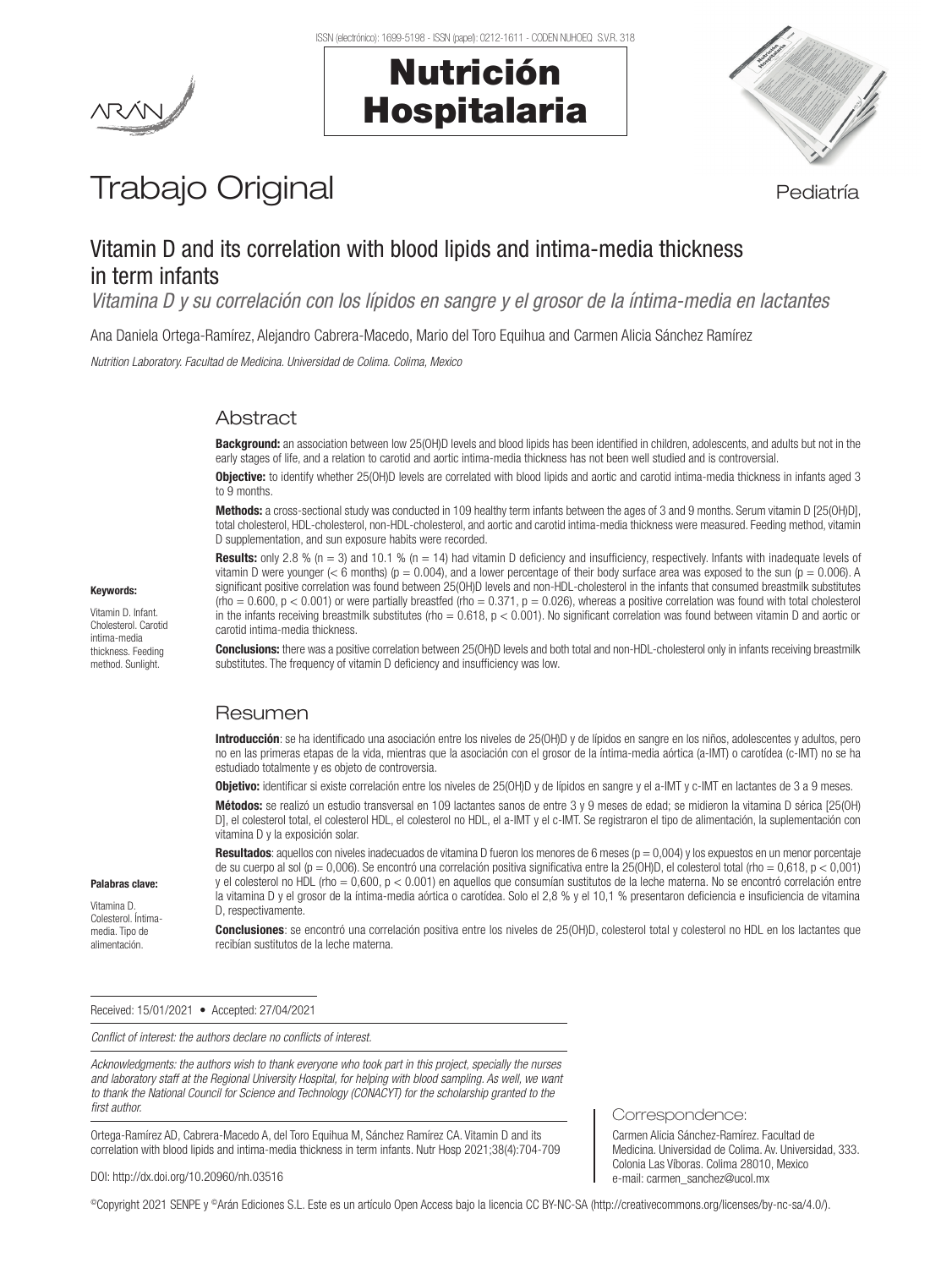## **INTRODUCTION**

Approximately, 30 % of children and 60 % of adults worldwide are estimated to have vitamin D deficiency (1). In Mexico, studies on newborns and infants report a prevalence of vitamin D deficiency of 23 % to 98 % (2-4). Infants are vulnerable to vitamin D deficiency because they depend on maternal reserves, which last eight weeks on average (5); they usually have less exposure to sunlight (6); and breastmilk is low in vitamin D, indicating that exclusively breastfed infants, with no vitamin D supplementation, are at higher risk (7).

Vitamin D receptors can be found in more than 36 tissues in the human body, including the endothelium and vascular smooth muscle. Additionally, vitamin D is involved in the activation and regulation of more than 200 genes affecting different systems of the human body, including the cardiovascular system (8,9). The presence of cardiovascular risk factors (abnormal blood lipids, high BMI, high intima-media thickness, among others) in early life can predict and enhance the onset of cardiovascular disease in adulthood (8,10,11). Different studies have already identified an association between low levels of 25(OH)D and cardiovascular risk factors in children and adolescents (12-14). Because vitamin D deficiency during human growth and development can affect the cardiovascular system, and infants are at higher risk for vitamin D deficiency, the primary aim of the present study was to identify whether there is a correlation between serum 25(OH)D levels, blood lipids, and aortic and carotid intima-media thickness in infants aged 3 to 9 months. Our secondary aim was to evaluate the correlations between vitamin D and blood lipids, according to feeding method.

#### MATERIALS AND METHODS

A cross-sectional study was conducted in 129 healthy, fullterm infants of both sexes, between 3 and 9 months of age, who had their routine check-ups at the Regional University Hospital in Colima, Mexico, between March and December 2019. The infants were included by convenience sampling, when the parents agreed to participate. Twenty infants were excluded because they left the study. Infants that were premature, had low birth weight, or presented with congenital heart disease or endocrine disorders were not included. An *ad hoc* questionnaire was applied by the lead researcher to obtain information on feeding method (exclusive breastfeeding, breastmilk substitutes, or partial breastfeeding), vitamin D supplementation, and the infant´s exposure to sunlight.

The study variables were total cholesterol, HDL-cholesterol, non-HDL-cholesterol, aortic intima-media thickness (a-IMT), and carotid intima-media thickness (c-IMT). Weight was measured on a pediatric scale (SECA), with as little clothing as possible, and length was measured to the nearest 0.5 cm on a portable infantometer (Pharma-Insight). BMI/Age Z-score was obtained through the WHO Anthro software, version 3.2.2 (Department of Nutrition, WHO). Sun exposure was assessed by the solar index (4,15), which is determined by the minutes of sunlight exposure per week multiplied by the percentage of body surface area (%BSA) exposed, based on the Lund and Browder chart (15). Infants were placed in the exclusively breastfed group if they were fed only breastmilk; into the partially breastfed group if they received breastmilk and any amount of a breastmilk substitute at the same time; and into the exclusively breastmilk substitute-fed group if they received no breastmilk and were fed only breastmilk substitutes.

A blood sample was collected by venipuncture from the dorsal area of the infant's hand and placed in a vacutainer tube with separating gel. It was then centrifuged at 1600 g to obtain the blood serum, which was frozen at -70 °C until measured. 25(OH) D was determined by the enzyme-linked immunosorbent assay (International Immuno-Diagnostics, Foster City, CA, USA), using a microreader (Bio-Rad Laboratories Inc, Shinagawa, Tokyo, Japan) for absorbances. The Endocrine Society cut-off points were used to classify 25(OH)D levels, considering deficiency at < 20 ng/mL, insufficiency at serum levels between 21 and 29 ng/mL, and sufficiency at ≥ 30 ng/mL (16). Total cholesterol and HDL cholesterol level determination was performed using a colorimetric enzymatic technique (Spinreact, CHOD-POD, Sant Esteve de Bas, Spain), and a spectrophotometer (Ultrospec 1000, Pharmacia Biotech Lt, Cambridge, England) to measure absorbances. Non-HDL-cholesterol determination was obtained by subtracting HDL-cholesterol from total cholesterol, taking < 120 mg/dL as the baseline values for children and adolescents, as established by the National Heart, Lung, and Blood Institute (10).

The a-IMT and c-IMT measurements were performed using B-mode high-resolution ultrasound equipment (H60, Samsung) with a 14-MHz linear transducer; a-IMT and c-IMT were assessed in 81.6 % of the total sample (89/109). The measurement was performed in a dark, temperature-controlled room with the infant placed in the supine position. The abdominal aorta was initially identified in the upper abdomen with a linear transducer, and then followed distally until the aortic bifurcation was reached. The a-IMT was measured in a straight, non-branched, 1-cm longitudinal segment of the more distal wall of the abdominal aorta (17-19). For c-IMT measurement, the proximal part of the carotid bulb of the right carotid artery was identified, and the closest 1 to 2 cm segment of the common carotid artery was scanned (20). The c-IMT was identified 10 mm below the distal wall of the common carotid artery, within 2 cm of the carotid bifurcation (21). All measurements were made by the same radiologist, who was unaware of the participants' 25(OH)D levels.

Data were reported in medians and interquartile ranges (25-75) due to the nonparametric distribution found when applying the Kolmogorov-Smirnov test. The comparison between groups was evaluated by the Mann-Whitney U-test and the Kruskal-Wallis test, as needed, whereas the chi-square test was used for qualitative variables. Spearman's correlation test was performed to assess the relationship between variables. Linear regression was used to confirm significant correlations. For all statistical analyses, a p-value < 0.05 designated a significant difference.

The protocol was approved by the Ethics Committee of the Regional University Hospital, with registration number CI/2018/02/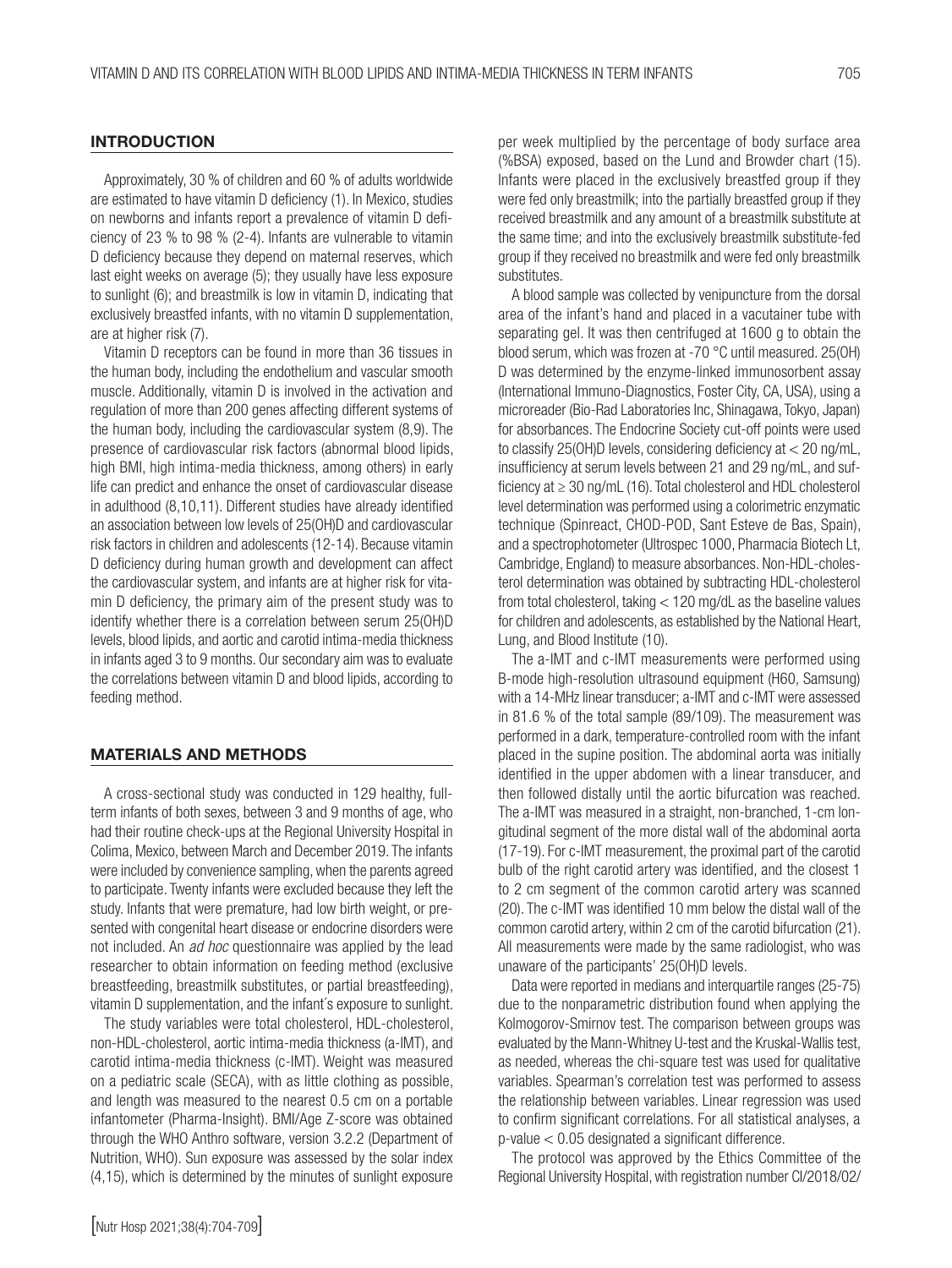CR/PED/066. In accordance with the Declaration of Helsinki, a written informed consent was obtained from the parents or legal guardians agreeing to participate in the study; participant privacy was protected, and data were handled confidentially.

## RESULTS

A total of 109 infants from 3 to 9 months of age participated in the study; 50.5 % (n = 55) were girls and 49.5 % (n = 54) were boys. When classifying 25(OH)D levels according to the cut-off values suggested by the Endocrine Society, only 3 infants (2.8 %) had vitamin D deficiency, with a median of 17 ng/mL; 11 of them (10.1 %) had insufficiency, with a median of 26 ng/mL; and 87.1 % of participants ( $n = 95$ ) had vitamin D sufficiency, with a median of 47 ng/mL.

Table I shows all the variables by comparing 25(OH)D levels as inadequate (deficient and insufficient) and adequate. It should be noted that 92.8 % of the infants with inadequate vitamin D levels were under 6 months of age. Only 30.3 % were exclusively breastfed, and merely a quarter of the total sample (25.7 %) took a vitamin D supplement. In addition, 39.4 % of breastfed infants were being supplemented with vitamin D.

A positive and significant correlation between 25(OH)D levels and both total cholesterol (rho  $= 0.243$ ,  $p = 0.011$ ) and non-HDL-cholesterol (rho =  $0.251$ ,  $p = 0.009$ ) was identified (Table II), but when those correlations were stratified by feeding method, the correlation between 25(OH)D levels and

|                                                                                                                                                           | Inadequate<br>$<$ 30 ng/mL<br>$n = 14$   | Adequate<br>$\geq 30$ ng/mL<br>$n = 95$         | p-value*             |
|-----------------------------------------------------------------------------------------------------------------------------------------------------------|------------------------------------------|-------------------------------------------------|----------------------|
|                                                                                                                                                           | median (IQR)                             | median (IQR)                                    |                      |
| Age (months)                                                                                                                                              | $4(3-4)$                                 | $5(4-6)$                                        | 0.004                |
| Weight (kg)                                                                                                                                               | 6.46 (5.65-7.47)                         | 7.50 (6.80-8.20)                                | 0.011                |
| Length (cm)                                                                                                                                               | 65.0 (60.0-67.0)                         | 66.0 (63.5-69.0)                                | 0.051                |
| BMI/Age (Z-score)                                                                                                                                         | $-0.34$ $(-1.42 - 0.44)$                 | $-0.05$ $(-0.68 - 0.58)$                        | 0.337                |
| Total cholesterol (mg/dL)                                                                                                                                 | 142 (118-160)                            | 139 (119-155)                                   | 0.667                |
| HDL cholesterol (mg/dL)                                                                                                                                   | 29 (25-36)                               | 34 (29-41)                                      | 0.118                |
| Non-HDL cholesterol (mg/dL)                                                                                                                               | 112 (89-125)                             | 102 (85-118)                                    | 0.306                |
| a-IMT (mm)                                                                                                                                                | $0.4(0.4-0.55)$                          | $0.5(0.4-0.5)$                                  | 0.607                |
| c-IMT (mm)                                                                                                                                                | $0.3(0.3-0.4)$                           | $0.35(0.3-0.4)$                                 | 0.346                |
| Feeding method <sup>+</sup><br>Exclusive breastfeeding<br>Breastmilk substitute<br>Partial breastfeeding<br>Vitamin D supplementation <sup>+</sup><br>Yes | 6(42.9)<br>6(42.9)<br>2(14.3)<br>4(28.6) | 27(28.4)<br>34 (35.8)<br>34 (35.8)<br>24 (25.3) | $0.257*$<br>$0.791*$ |
| N <sub>0</sub>                                                                                                                                            | 10(71.4)                                 | 71 (74.7)                                       |                      |
| Time of sun exposuret<br>$7-10$ am<br>10 am to 3 pm<br>$3-6$ pm                                                                                           | 2(14.3)<br>8(57.1)<br>4(28.6)            | 10(10.6)<br>54 (57.4)<br>30(31.9)               | $0.910*$             |
| Duration of sun exposure <sup>t</sup><br>< 30 minutes/day<br>$\geq$ 30 minutes/day                                                                        | 10(71.4)<br>4(28.6)                      | 59 (62.8)<br>35 (37.2)                          | $0.529*$             |
| Sun exposure frequency <sup>+</sup><br>$\leq$ 3 times/week<br>> 3 times/week                                                                              | 3(21.4)<br>11 (78.6)                     | 36 (38.3)<br>58 (61.7)                          | $0.220*$             |
| Solar index                                                                                                                                               | 31.5 (15.3-181.2)                        | 39.9 (19.2-76.8)                                | 0.833                |
| %BSA exposed to sunlight                                                                                                                                  | 41.0 (35.0-46.0)                         | 46.0 (41.0-50.0)                                | 0.006                |

## Table I. All variables according to inadequate and adequate vitamin D levels

*BMI: body mass index; a-IMT: aortic intima-media thickness; c-IMT: carotid intima-media thickness; %BSA: percentage of body surface area. \*p-value obtained by the Mann-Whitney U-test. † Values expressed in numbers and percentages. ‡ p-value obtained by the chi-squared test.*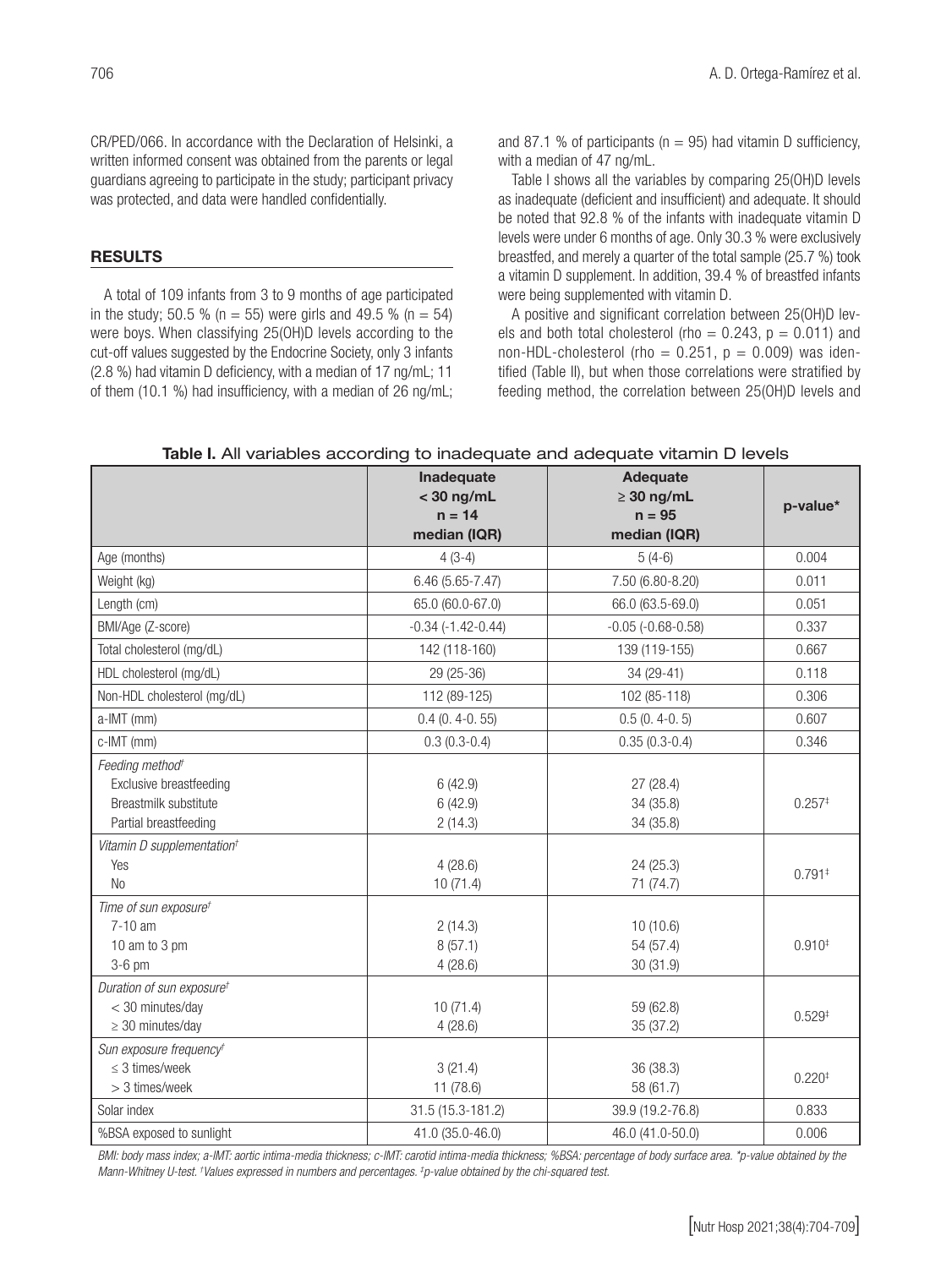|                          | <b>Binomial correlation</b> |         | <b>Linear regression model</b> |                     |         |
|--------------------------|-----------------------------|---------|--------------------------------|---------------------|---------|
|                          | $\rho$                      | p-value | β                              | 95 % CI             | p-value |
| Age                      | 0.295                       | 0.002   | 0.380                          | 2.19 to 10.98       | 0.004   |
| Weight                   | 0.272                       | 0.004   | 0.119                          | $-4.98$ to $11.36$  | 0.440   |
| Length                   | 0.194                       | 0.043   | $-0.193$                       | $-4.01$ to $1.18$   | 0.283   |
| BMI/Age Z-score          | 0.107                       | 0.267   |                                |                     |         |
| <b>Total cholesterol</b> | 0.243                       | 0.011   | $-0.386$                       | $-0.909$ to $0.111$ | 0.123   |
| <b>HDL</b> cholesterol   | $-0.062$                    | 0.523   |                                |                     |         |
| Non-HDL cholesterol      | 0.251                       | 0.009   | 0.598                          | 0.119 to 1.231      | 0.018   |
| a-IMT                    | $-0.012$                    | 0.909   |                                |                     |         |
| c-IMT                    | 0.106                       | 0.325   |                                |                     |         |
| Solar index              | 0.144                       | 0.138   |                                |                     |         |
| %BSA exposed to sunlight | 0.288                       | 0.003   | 0.151                          | -7.43 to 84.16      | 0.100   |
| Feeding method           |                             |         | 0.075                          | $-4.02$ to $9.41$   | 0.428   |

Table II. Binomial correlation between 25(OH)D levels and all the variables studied and the linear regression model with vitamin D as the dependent variable

a-IMT: aortic intima-media thickness; c-IMT: carotid intima-media thickness; BMI: body mass index; %BSA: percentage of body surface area; CI: confidence interval;  $$ 

non-HDL-cholesterol only remained significant in the infants who consumed breastmilk substitutes (rho =  $0.600$ ,  $p < 0.001$ ) or in those who were partially breastfed (rho =  $0.371$ , p =  $0.026$ ); the correlation between 25(OH)D levels and total cholesterol was found only in the infants receiving breastmilk substitutes

(rho =  $0.618$ ,  $p < 0.001$ ); and a negative but nonsignificant correlation was found for total and non-HDL-cholesterol in the exclusively breastfed group  $[(rho = -0.235, p = 0.188)$  and  $(rho = -0.213, p = 0.234)$ , respectively] (Figs. 1 and 2). A positive and significant correlation was also found between 25(OH)



#### Figure 1.

Correlation between 25(OH)D and total cholesterol levels, stratified by type of feeding. Spearman's correlation.



#### Figure 2.

Correlation between 25(OH)D and non-HDL cholesterol levels, stratified by type of feeding. Spearman's correlation.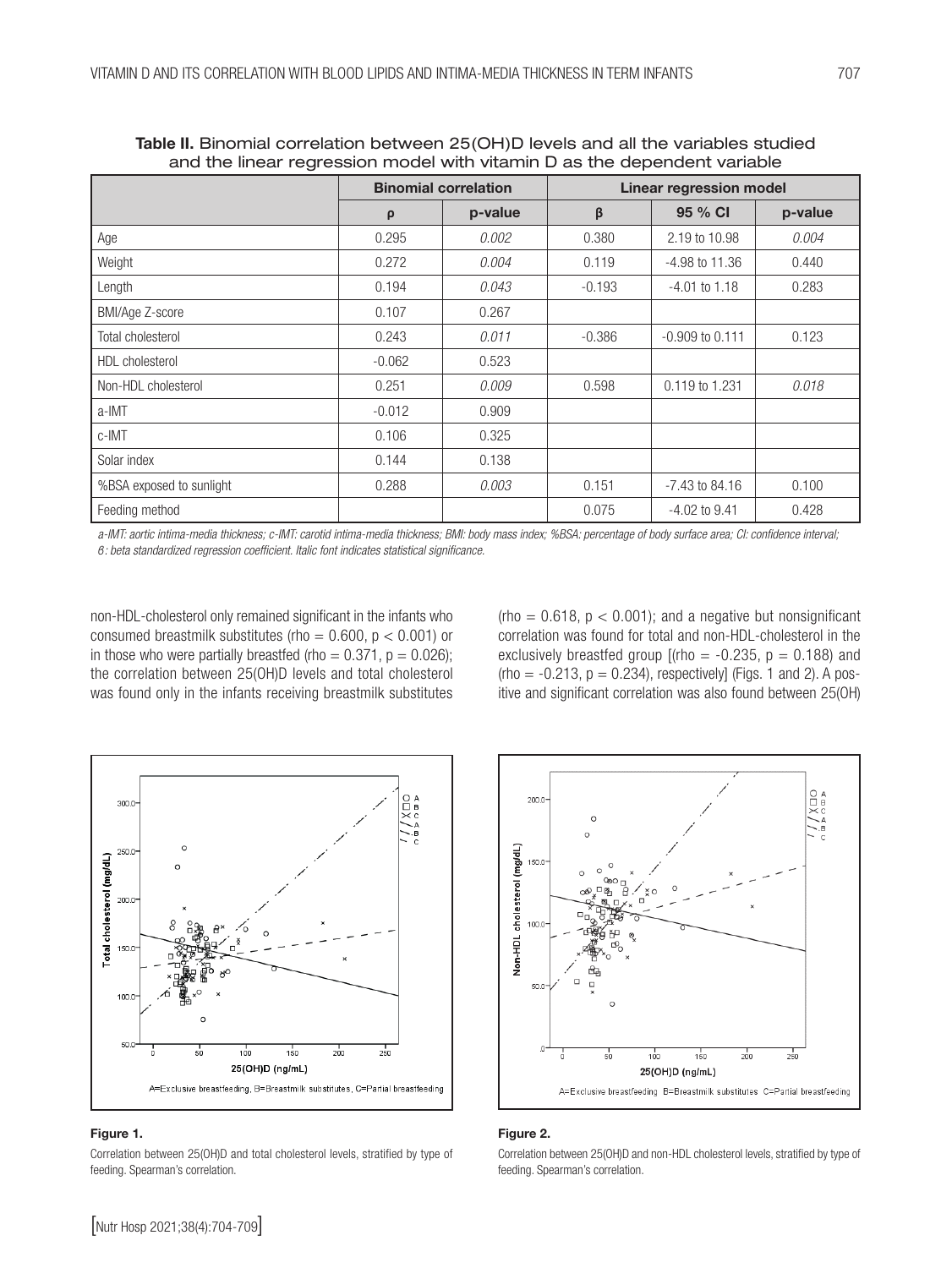D levels and age, weight, length, and %BSA exposed to sunlight, whereas no significant correlation was found between 25(OH)D levels and a-IMT, c-IMT, or HDL-cholesterol (Table II). The linear regression model considered only the variables with a significant correlation and the feeding method, noting that only age and non-HDL-cholesterol were significant (Table II). When rerunning the model by the stepwise method, age ( $\beta = 0.350$ ,  $p < 0.001$ ) was a better predictor for vitamin D than non-HDL-cholesterol  $(\beta = 0.224, p = 0.013).$ 

## **DISCUSSION**

In the present study we expected to find a negative correlation of serum 25(OH)D levels with blood lipids and both aortic and carotid intima-media thickness in the entire study group, but we found the opposite. There was a positive, statistically significant correlation between total cholesterol, non-HDL-cholesterol, and 25(OH)D levels. When analyzing the feeding method, said positive correlations were found in the infants that only received breastmilk substitutes or in those who were partially breastfed. In the group that was exclusively breastfed there was a negative correlation between total cholesterol, non-HDL-cholesterol, and 25(OH)D levels that was not statistically significant.

To the best of our knowledge, only two studies have evaluated the relationship between vitamin D and blood lipids in infants. Kew et al. (22) found no correlation between those variables in 12-month-old infants, whereas Arnberg et al. (23) found a negative correlation between total cholesterol and vitamin D in 9-month-old infants. The results of the study by Arnberg et al. were similar to ours with respect to the exclusively breastfed group, which had a negative correlation with total cholesterol and 25(OH)D levels that was not statistically significant. Neither of those studies measured non-HDL-cholesterol, nor did they compare correlations by feeding method.

Few studies have evaluated the relationship between vitamin D and a-IMT, an early marker of subclinical atherosclerosis that has been highlighted as a tool for assessing cardiovascular risk from the earliest stages of life. Some authors have reported that people with vitamin D deficiency and insufficiency have higher a-IMT values (20,24). A study conducted in Turkey by Arman and Çetiner (20) in healthy newborns found that those with severe (< 10 ng/mL) and moderate (11-20 ng/mL) vitamin D deficiency had higher means and maximum a-IMT values when compared to those listed as insufficient and sufficient, but no correlation with c-IMT was found. In the present study, the median value for 25(OH)D was 43 ng/mL, only three infants were classified as deficient, and none had severe deficiency. The relation between those variables was observed when vitamin D levels were very low or when deficiency was prolonged, which could explain why we found no negative correlation between a-IMT and 25(OH)D. On the other hand, the earliest pathological evidence of atherosclerosis presents in the abdominal aorta, whereas alterations in the carotid occur over a longer period (25). Therefore, the fact that there were no alterations in a-IMT explains the lack of an association between c-IMT and 25(OH)D, findings which are similar to those reported in the study by Arman & Çetiner (20).

A positive and significant correlation was found between vitamin D and age. Infants 6 months of age or older had a higher median value of 25(OH)D than those younger than 6 months. That is consistent with a study conducted in Japan, where younger infants (0-5 months) had significantly lower serum 25(OH)D levels than older infants (6-48 months), at 19 ng/mL vs 30 ng/mL, respectively. The authors also reported that younger infants had similar 25(OH)D levels throughout the year, unlike older infants, who had significantly higher levels of vitamin D during the summer and fall. Consequently, a possible explanation for that difference is lower exposure to sunlight in the younger group (26). Insufficient sun exposure and depletion of vitamin D reserves at around 3 months of age are factors that increase the risk of vitamin D deficiency in younger infants (6,27). Moreover, as infants grow, fortified solid foods and breastmilk substitutes are commonly introduced in the diet and are enriched with vitamins and minerals, including vitamin D (28). Therefore, those dietary patterns can contribute to older infants having higher serum 25(OH)D levels. Even though we found no significant differences between 25(OH)D levels and feeding method, infants that were fed with breastmilk substitutes and received vitamin D supplements had a higher median value of 25(OH)D (58 ng/mL) than infants who were exclusively breastfed, with or without vitamin D supplementation (42 ng/mL and 48 ng/ mL, respectively).

To date, there are no vitamin D supplementation policies in Mexico during pregnancy, lactation, or infancy (2). However, infants aged 0 to 12 months should receive a daily supplement of 400 IU of vitamin D, regardless of feeding method, as is recommended by the European Academy of Paediatrics (29). However, only a quarter of our study sample consumed vitamin D supplements and 30 % of the infants were exclusively breastfed. Nevertheless, the frequency of vitamin D deficiency and insufficiency in the present study was low (2.8 % and 11.9 %, respectively).

In exclusively breastfed infants, Meena et al. (15) reported that exposing 40 % of their BSA to sunlight for at least 30 minutes per week was sufficient for reaching adequate levels of 25(OH)D. The participants in our study were exposed to sunlight over 46 % of their BSA, for a median of 90 minutes per week. Colima is a city characterized by a sub-humid warm climate, with an average annual temperature of 27.4 °C, unlike cities in Northern and Central Mexico (2-4) that have lower temperatures and a drier climate (30), with reports of vitamin D deficiency in infants. That could be a possible explanation for the low frequency of vitamin D deficiency and insufficiency in the present study. Despite their not receiving vitamin D supplementation, our study infants received sufficient sun exposure to maintain adequate levels of 25(OH)D.

Contrary to other studies (22,28,31,32), we found no association between 25(OH)D levels, feeding method, and vitamin D supplementation. The infants in our study that had a higher risk for vitamin D deficiency (exclusively breastfed infants) were either being supplemented or had adequate sun exposure, because the exclusively breastfed infants with no vitamin D supplementation